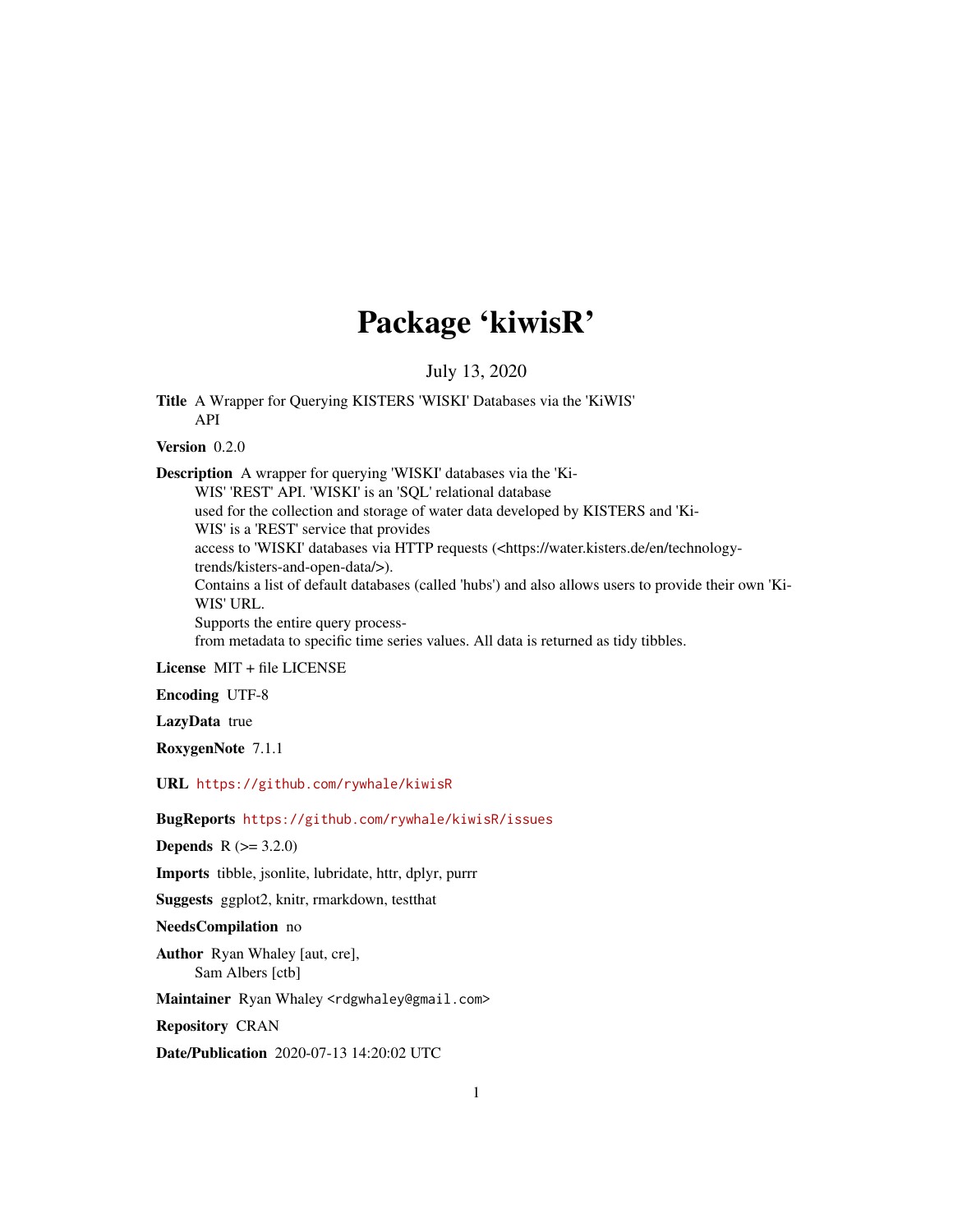### <span id="page-1-0"></span>R topics documented:

| Index |  |
|-------|--|

| kiwisR-package | kiwisR: A wrapper for querying KISTERS WISKI Databases via the |  |  |
|----------------|----------------------------------------------------------------|--|--|
|                | KiWIS API                                                      |  |  |

#### Description

kiwisR provides a simplified method for retrieving tidy data from KISTERS WISKI databases via KiWIS API.

#### Details

A suggested workflow for using this package:

- Get station metadata using ki\_station\_list()
- Get time series metadata using ki\_timeseries\_list()
- Get time series data using ki\_timeseries\_values()

#### Author(s)

Maintainer: Ryan Whaley <rdgwhaley@gmail.com>

Other contributors:

• Sam Albers <sam.albers@gov.bc.ca> [contributor]

#### See Also

Useful links:

- <https://github.com/rywhale/kiwisR>
- Report bugs at <https://github.com/rywhale/kiwisR/issues>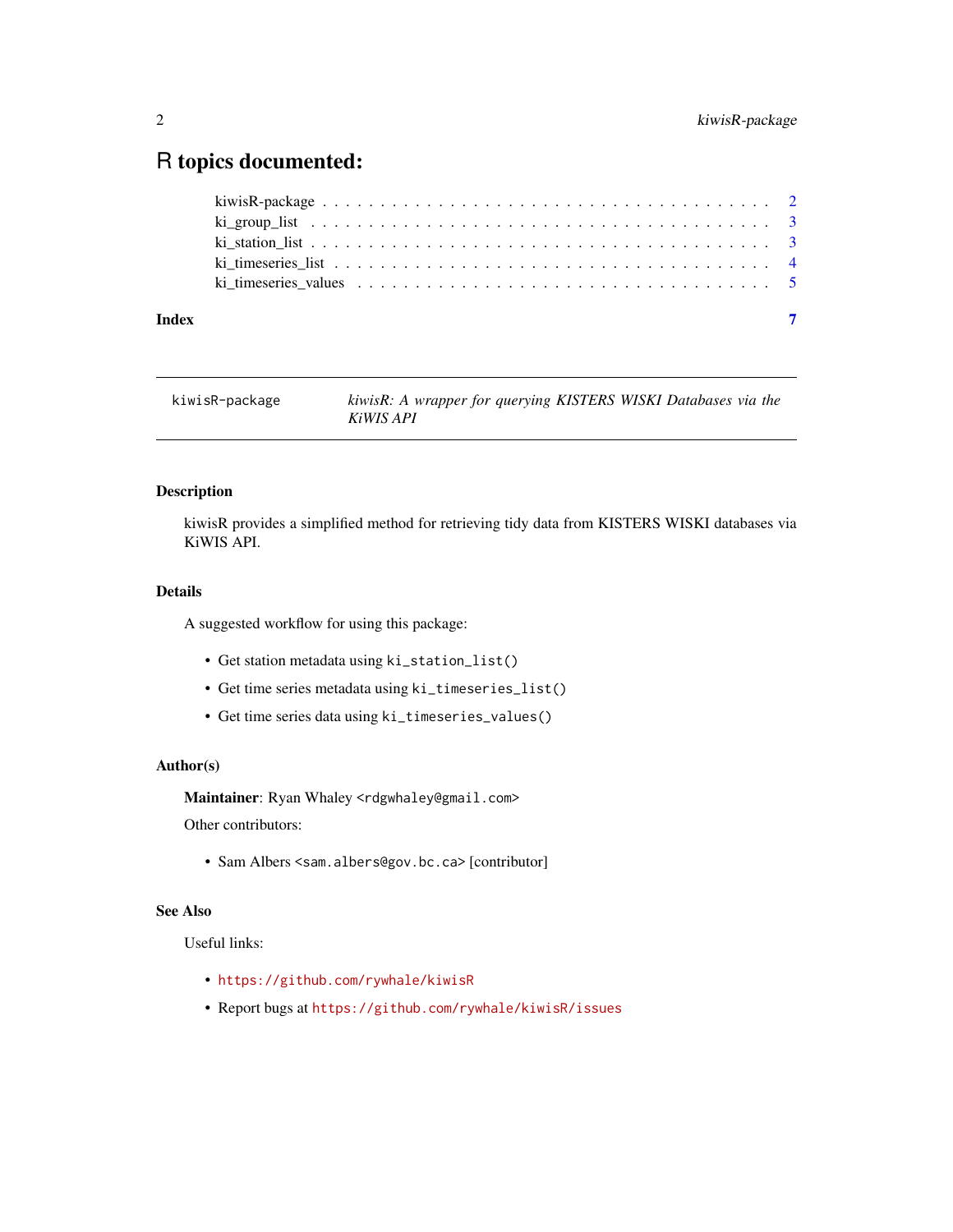#### <span id="page-2-0"></span>Description

Returns a tibble containing metadata available groups. This can be used to further filter down other queries like 'ki\_station\_list'

#### Usage

ki\_group\_list(hub)

#### Arguments

hub The KiWIS database you are querying. Either one of the defaults or a URL. See [README.](https://github.com/rywhale/kiwisR)

#### Value

A tibble with three columns: group\_id, group\_name and group\_type

#### Examples

```
## Not run:
ki_group_list(hub = 'swmc')
## End(Not run)
```
ki\_station\_list *Get tibble containing station information.*

#### Description

Returns all available stations by default and allows for search terms and other filters.

#### Usage

ki\_station\_list(hub, search\_term, bounding\_box, group\_id, return\_fields)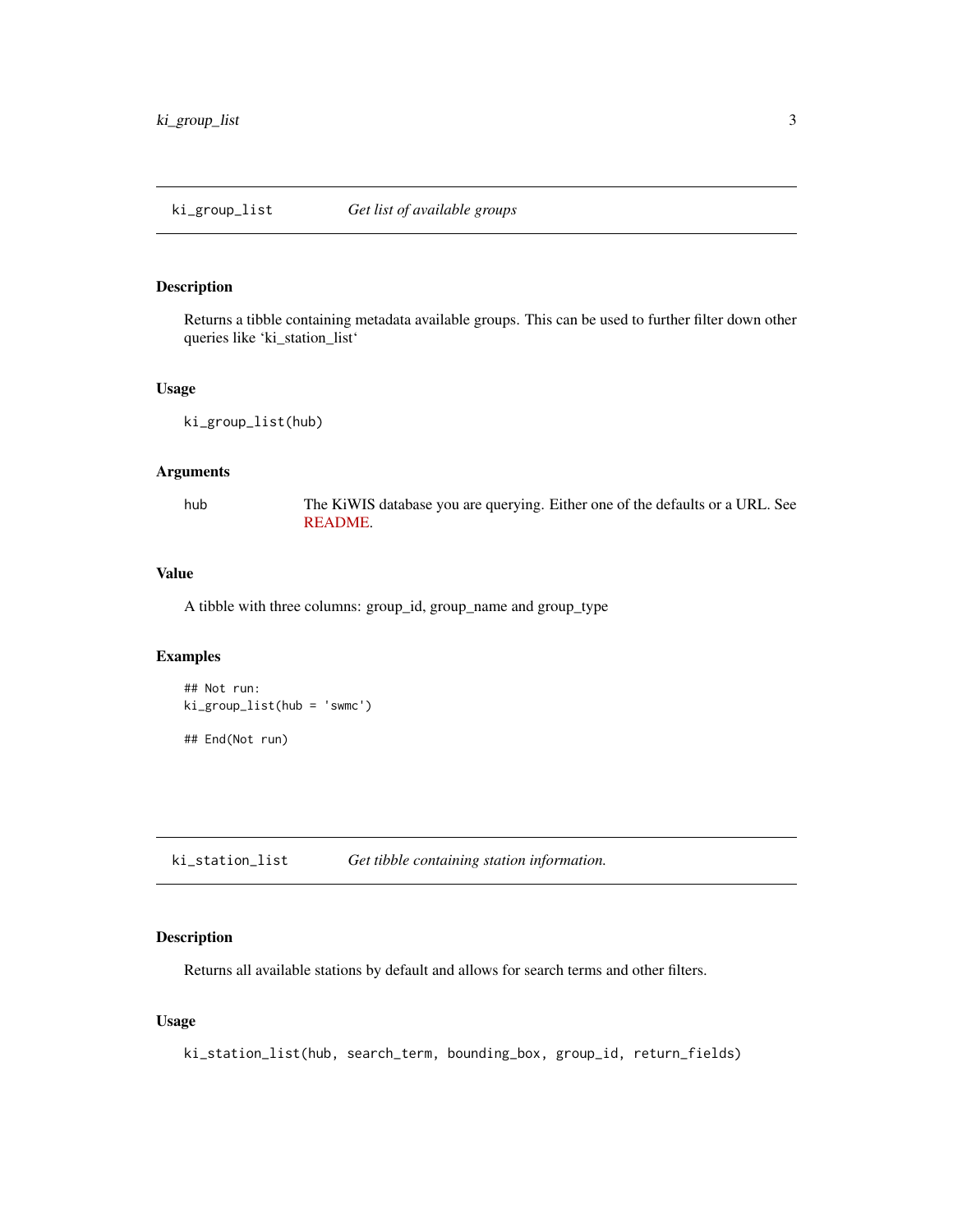#### <span id="page-3-0"></span>Arguments

| hub           | The KiWIS database you are querying. Either one of the defaults or a URL. See<br><b>README.</b>                                                                |
|---------------|----------------------------------------------------------------------------------------------------------------------------------------------------------------|
| search_term   | (Optional) A station name to search for. Supports the use of $*$ as a wildcard.<br>Case doesn't matter.                                                        |
| bounding_box  | (Optional) A bounding box to search with thin for stations. Should be a vector or<br>comma separated string                                                    |
| group_id      | (Optional) A station group id (see ki_group_list). with the following format:<br>$(\min_x, \min_y, \max_x, \max_y).$                                           |
| return_fields | (Optional) Specific fields to return. Consult your KiWIS hub services documen-<br>tation for available options. Should be a comma separate string or a vector. |

#### Value

Tibble containing station metdata.

#### Examples

```
## Not run:
ki_station_list(hub = "swmc")
ki_station_list(hub = "swmc", search_term = "A*")
ki_station_list(hub = "swmc", bounding_box = "-131.7,-5.4,135.8,75.8")
ki_station_list(hub = "swmc", group_id = "518247")
## End(Not run)
```
ki\_timeseries\_list *Get list of available time series for station or list of stations.*

#### Description

Get list of available time series for station or list of stations.

#### Usage

```
ki_timeseries_list(
  hub,
  station_id,
  ts_name,
  coverage = TRUE,
  group_id,
  return_fields
\mathcal{E}
```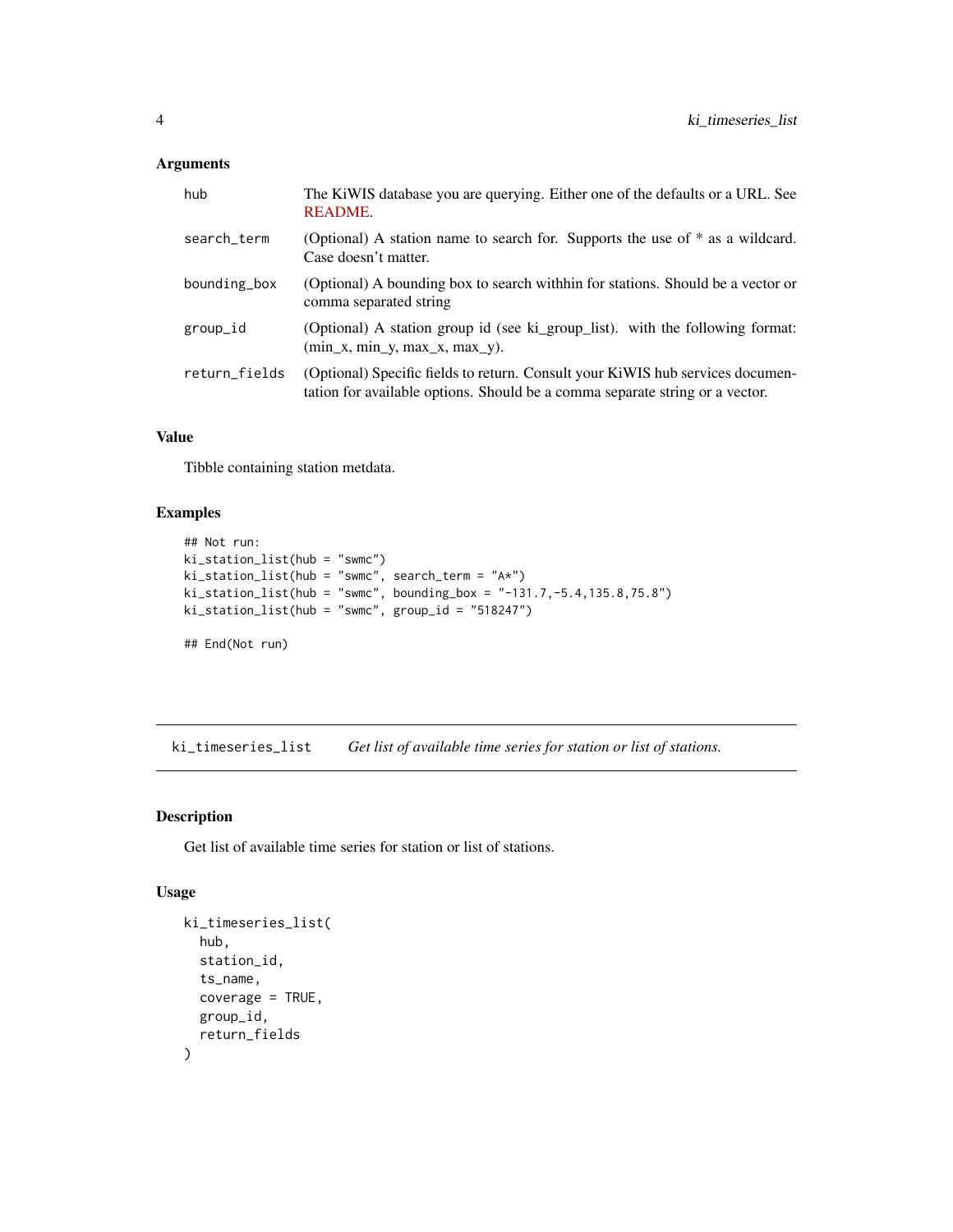#### <span id="page-4-0"></span>Arguments

| hub           | The KiWIS database you are querying. Either one of the defaults or a URL. See<br>README.                                                                       |
|---------------|----------------------------------------------------------------------------------------------------------------------------------------------------------------|
| station_id    | Either a single station id or a vector of station ids. Can be string or numeric.<br>Station ids can be found using the ki_station_list function.               |
| $ts_$ name    | (Optional) A specific time series short name to search for. Supports the use of<br>"*" as a wildcard.                                                          |
| coverage      | (Optional) Whether or not to return period of record columns. Defaults to<br>TRUE, change to FALSE for faster queries.                                         |
| group_id      | (Optional) A time series group id (see ki_group_list)                                                                                                          |
| return_fields | (Optional) Specific fields to return. Consult your KiWIS hub services documen-<br>tation for available options. Should be a comma separate string or a vector. |

#### Value

A tibble containing all available time series for selected stations.

#### Examples

```
## Not run:
ki_timeseries_list(hub = "swmc", station_id = "146775")
ki_timeseries_list(hub = "swmc", ts_name = "Vel*")
## End(Not run)
```
ki\_timeseries\_values *Get values for time series id or list of time series ids.*

#### Description

Returns time series values for given time series id and date range.

#### Usage

```
ki_timeseries_values(hub, ts_id, start_date, end_date, return_fields)
```
#### Arguments

| hub           | The KiWIS database you are querying. Either one of the defaults or a URL. See<br><b>README.</b>                                                                |
|---------------|----------------------------------------------------------------------------------------------------------------------------------------------------------------|
| $ts_id$       | Either: a single time series id or a vector of time series ids. Time series ids can<br>be found using the ki_timeseries_list function                          |
| start_date    | A date string formatted "YYYY-MM-DD". Defaults to yesterday.                                                                                                   |
| end_date      | A date string formatted "YYYY-MM-DD". Defaults to today.                                                                                                       |
| return_fields | (Optional) Specific fields to return. Consult your KiWIS hub services documen-<br>tation for available options. Should be a comma separate string or a vector. |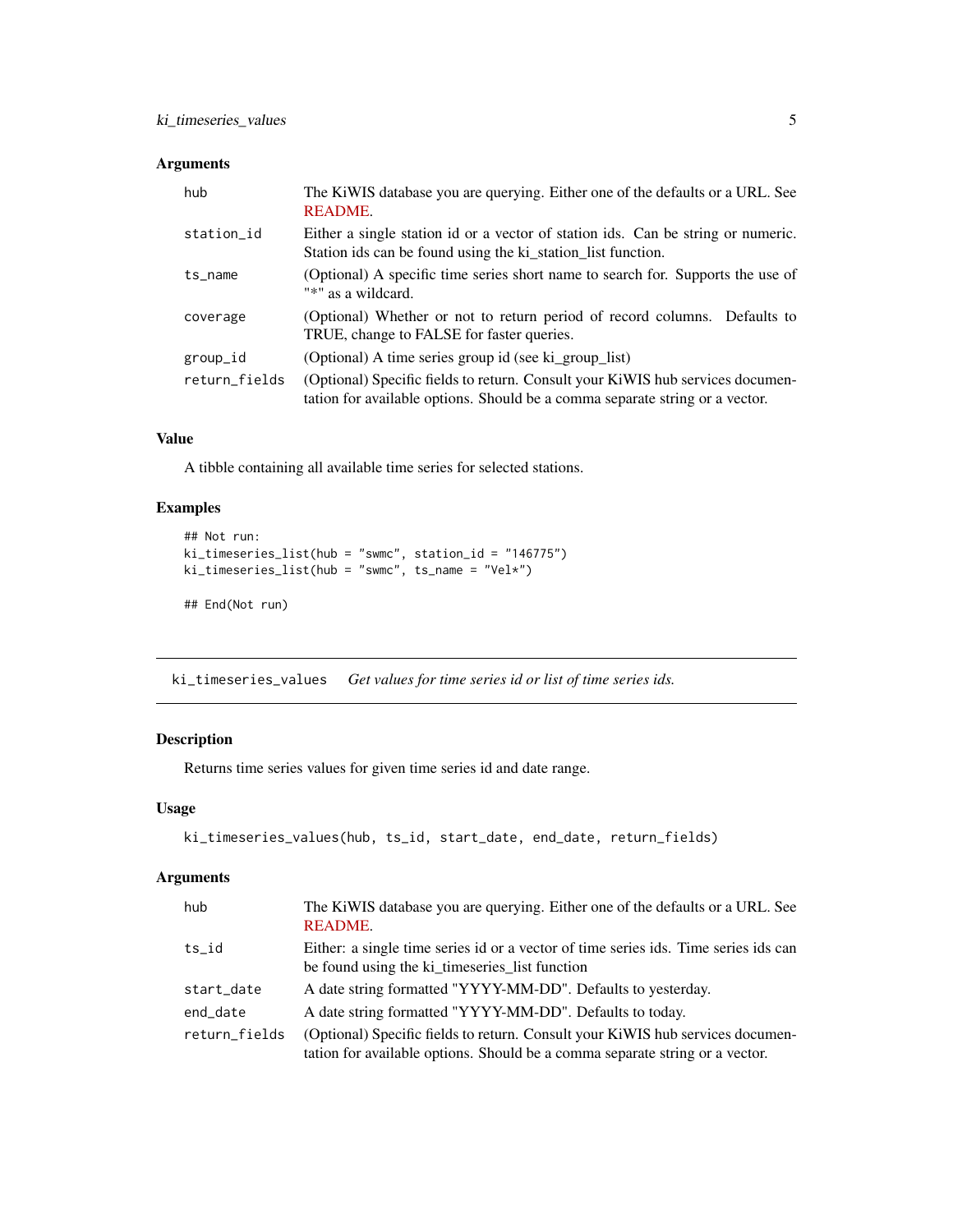#### Value

A tibble with following columns by default: Timestamp, Value, ts\_name, Units, station\_name

#### Examples

```
## Not run:
ki_timeseries_values(
 hub = "swmc",
 ts_id = "1125831042",
 start_date = "2015-12-01",
  end_date = "2018-01-01"
\mathcal{L}
```
## End(Not run)